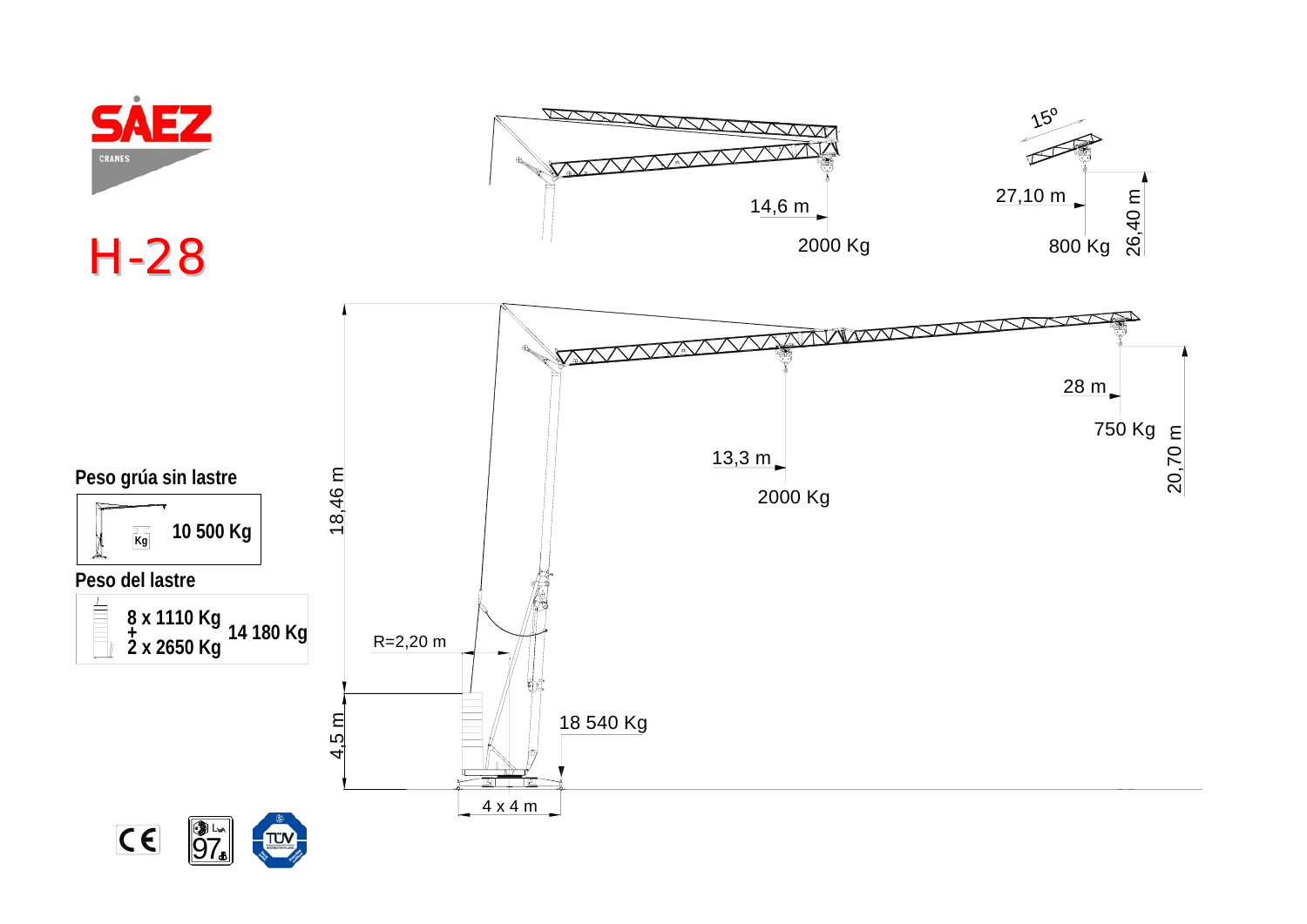



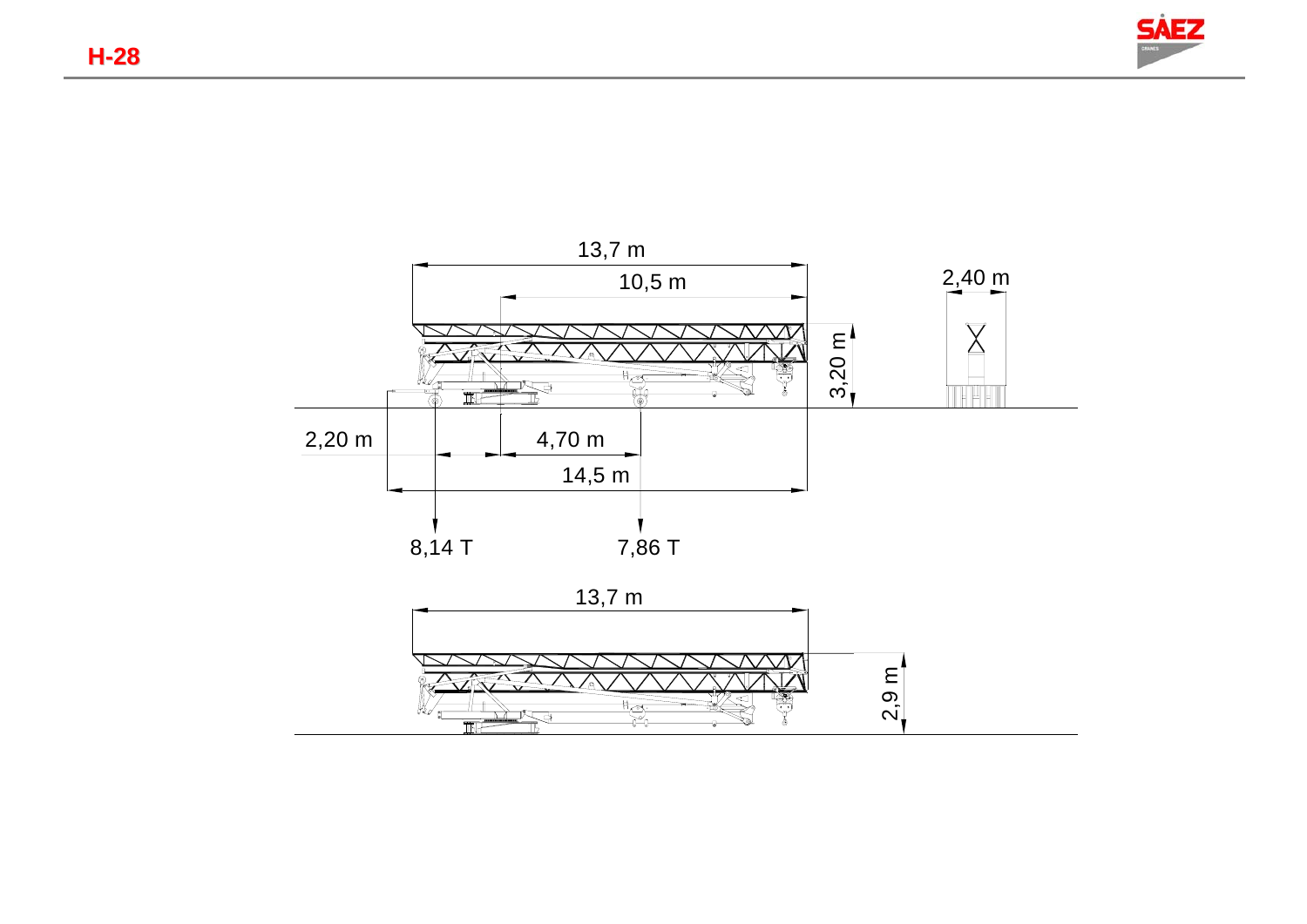



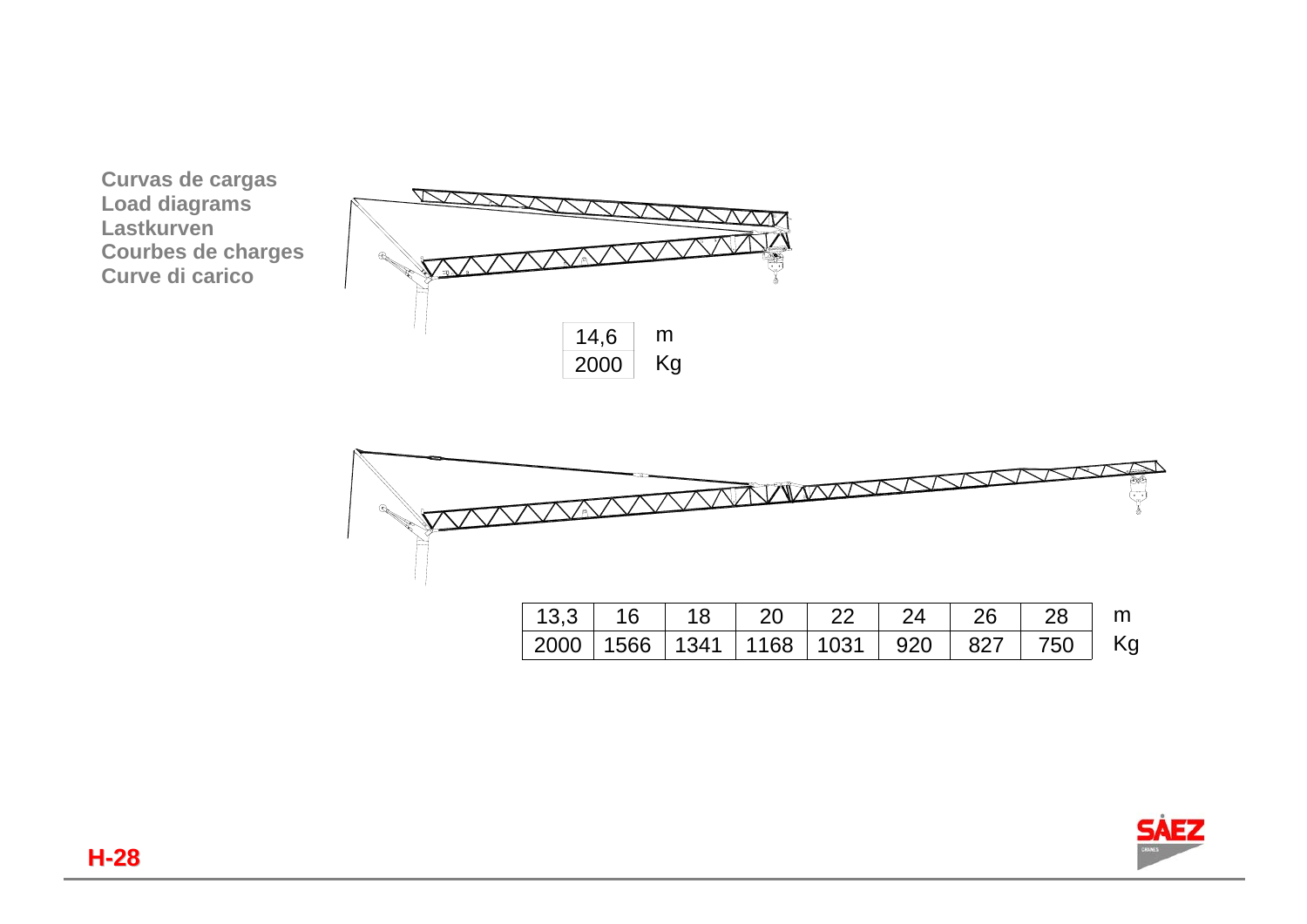

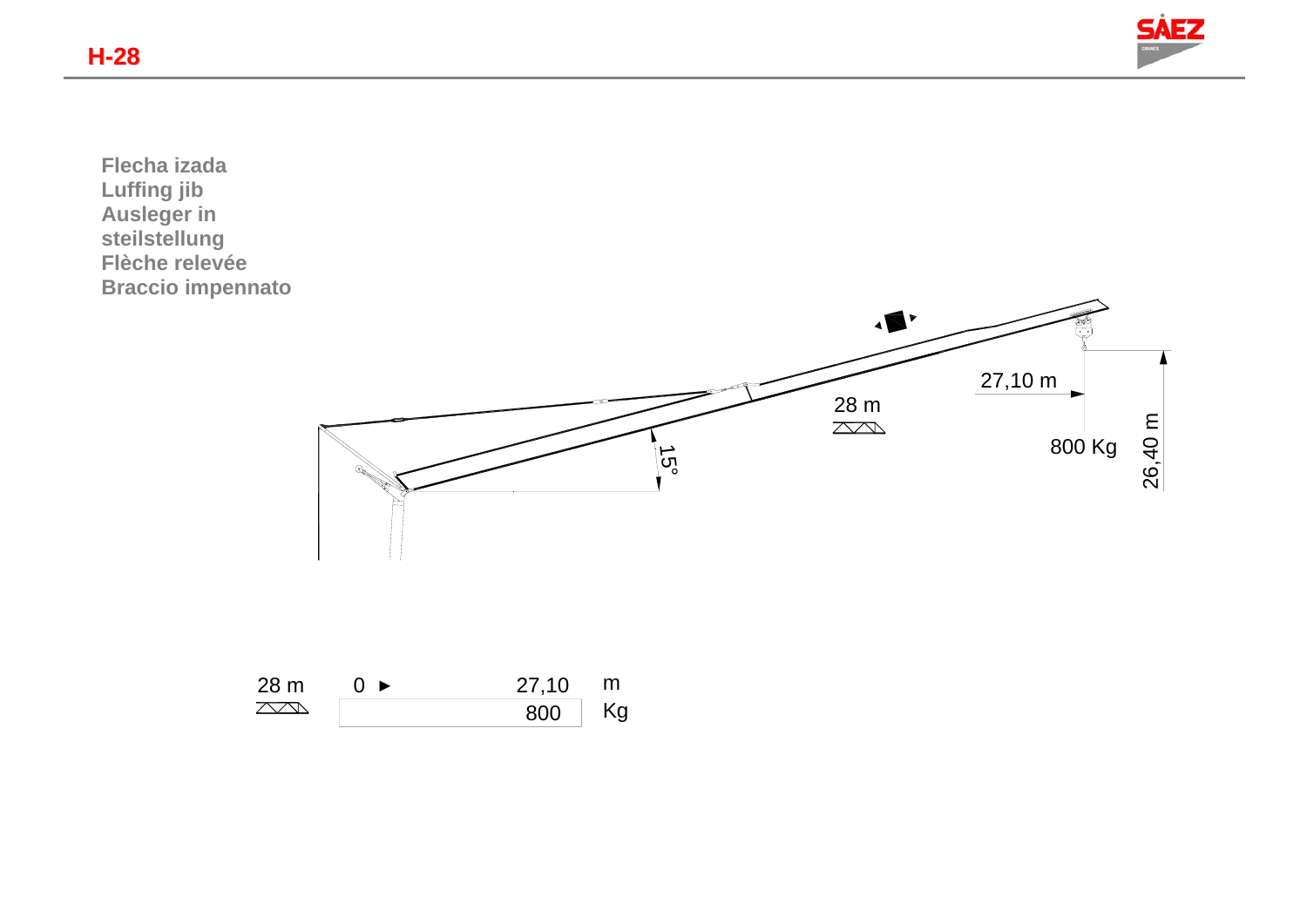**Mecanismos Mechanisms Antriebe Mécanismes Meccanismi** 

| 10 Hp (7.5Kw) 3V<br>H.B.G. 20.7 S/R Ø10mm |    |      |       |      |      |            |      |  |
|-------------------------------------------|----|------|-------|------|------|------------|------|--|
|                                           | 6  |      | m/min | 5    | 20.5 |            | 41   |  |
|                                           |    | 130m | Kg    | 2000 | 2000 |            | 1000 |  |
|                                           |    |      | Kw    | 1,8  | 7,5  |            | 7,5  |  |
|                                           |    |      | m/min | 19   |      |            | 38   |  |
|                                           |    |      | Kw    | 1,1  |      | 2,2        |      |  |
|                                           |    |      | r.p.m | 0,25 |      | 0,8<br>0,5 |      |  |
|                                           |    |      | N.m   | 30   |      |            |      |  |
|                                           | Kw |      |       | 4    |      |            |      |  |

Elevación / Hoisting / Heben / Levage / Sollevamento

Distribución / Trolleying / Katzfahren / Distribution / Ditribuzione

Orientación / Slewing / Schwenken / Orientation / Rotazione

 $\vec{p}$  Montaje / Erection / Montage / Montage / Montaggio

| <b>CEI 38</b><br>IEC <sub>38</sub> | 400 V<br>50 Hz | 380 V<br>60 Hz | $40$ kVA | 4x10mm <sup>2</sup> |
|------------------------------------|----------------|----------------|----------|---------------------|
|------------------------------------|----------------|----------------|----------|---------------------|

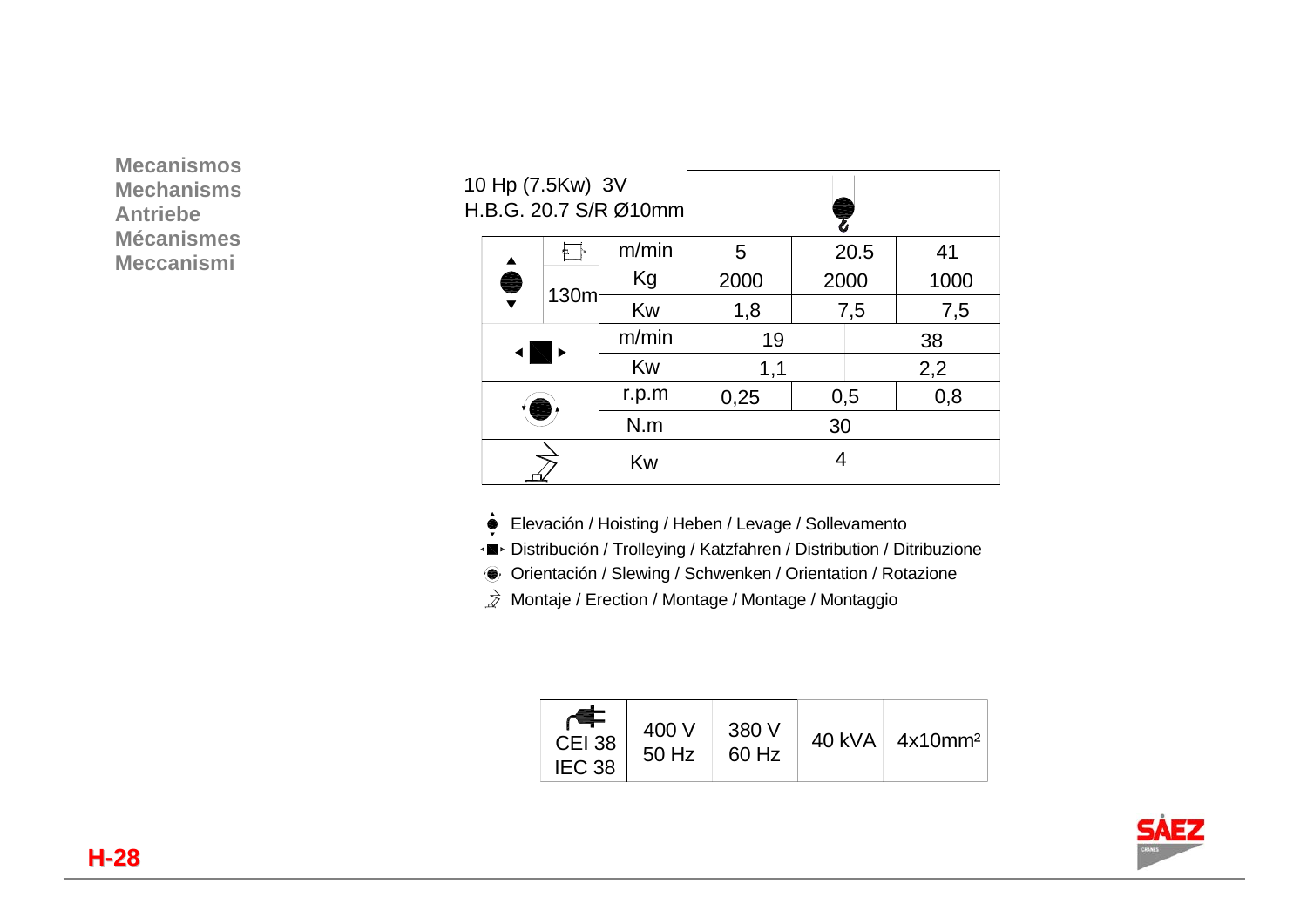

**Mecanismos Mechanisms Antriebe Mécanismes Meccanismi** 

| 10Hp (7.5Kw)<br>H.B.G. 20.7 S/R Ø10mm |                                       |      |       |      |      |  |      |
|---------------------------------------|---------------------------------------|------|-------|------|------|--|------|
|                                       |                                       |      | m/min | 5    | 20'5 |  | 40   |
|                                       | S<br><b>INVERTER</b>                  | 130m | Kg    | 2000 | 2000 |  | 1000 |
|                                       |                                       |      | Kw    | 7,5  |      |  |      |
|                                       |                                       |      | m/min | 19   |      |  | 45   |
|                                       | <b>INVERTER</b>                       |      | Kw    | 2,2  |      |  |      |
|                                       | r.p.m<br>N.m<br><b>INVERTER</b><br>Kw |      |       | 0,25 | 0,5  |  | 0,8  |
|                                       |                                       |      |       | 30   |      |  |      |
|                                       |                                       |      | 4     |      |      |  |      |

- Elevación / Hoisting / Heben / Levage / Sollevamento
- Distribución / Trolleying / Katzfahren / Distribution / Ditribuzione
- Orientación / Slewing / Schwenken / Orientation / Rotazione
- $\vec{p}$  Montaje / Erection / Montage / Montage / Montaggio

| <b>CEI 38</b><br>IEC <sub>38</sub> | 400 V<br>50 Hz | 380 V<br>60 Hz | 40 kVA | 4x10mm <sup>2</sup> |
|------------------------------------|----------------|----------------|--------|---------------------|
|------------------------------------|----------------|----------------|--------|---------------------|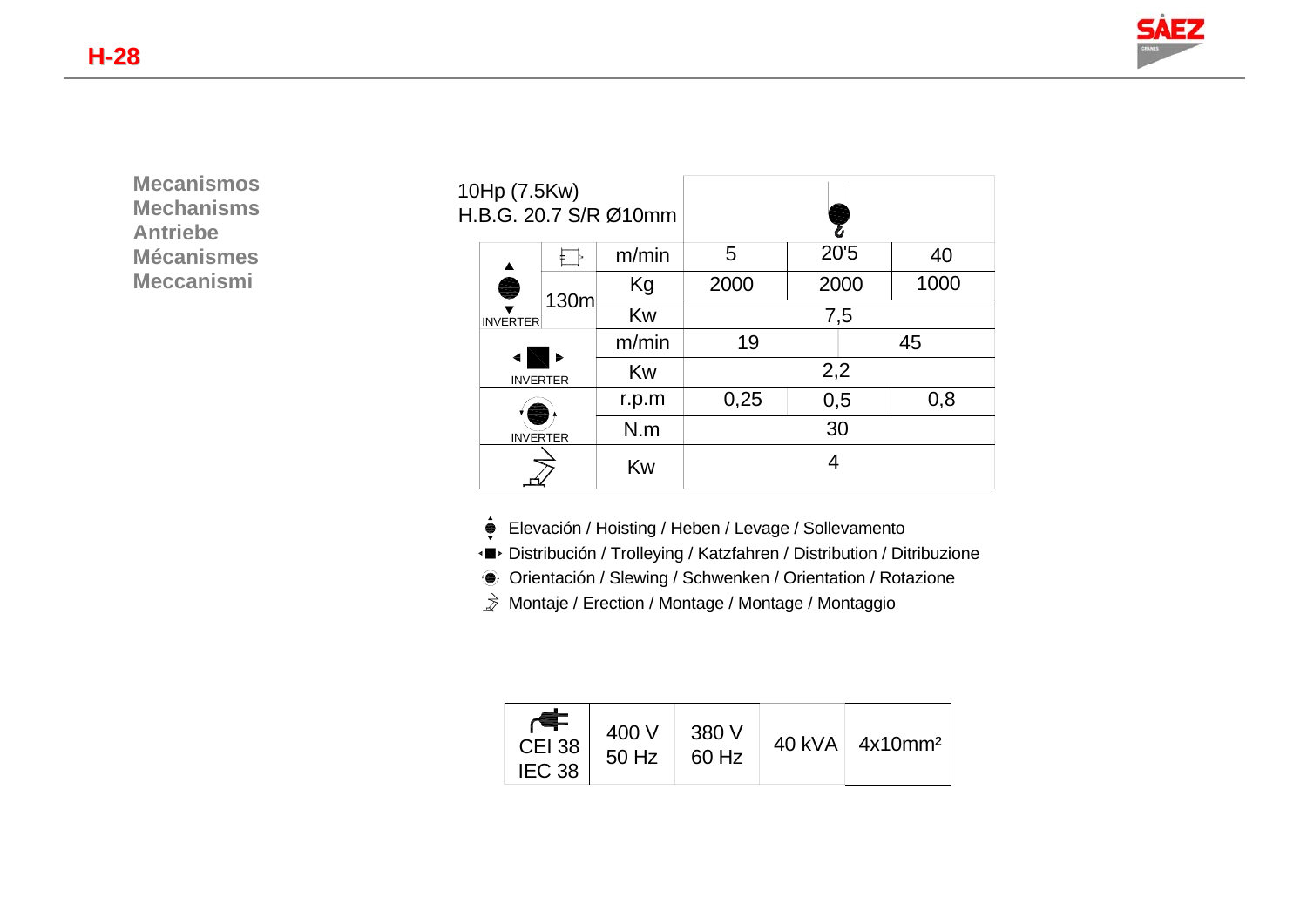





**H-28**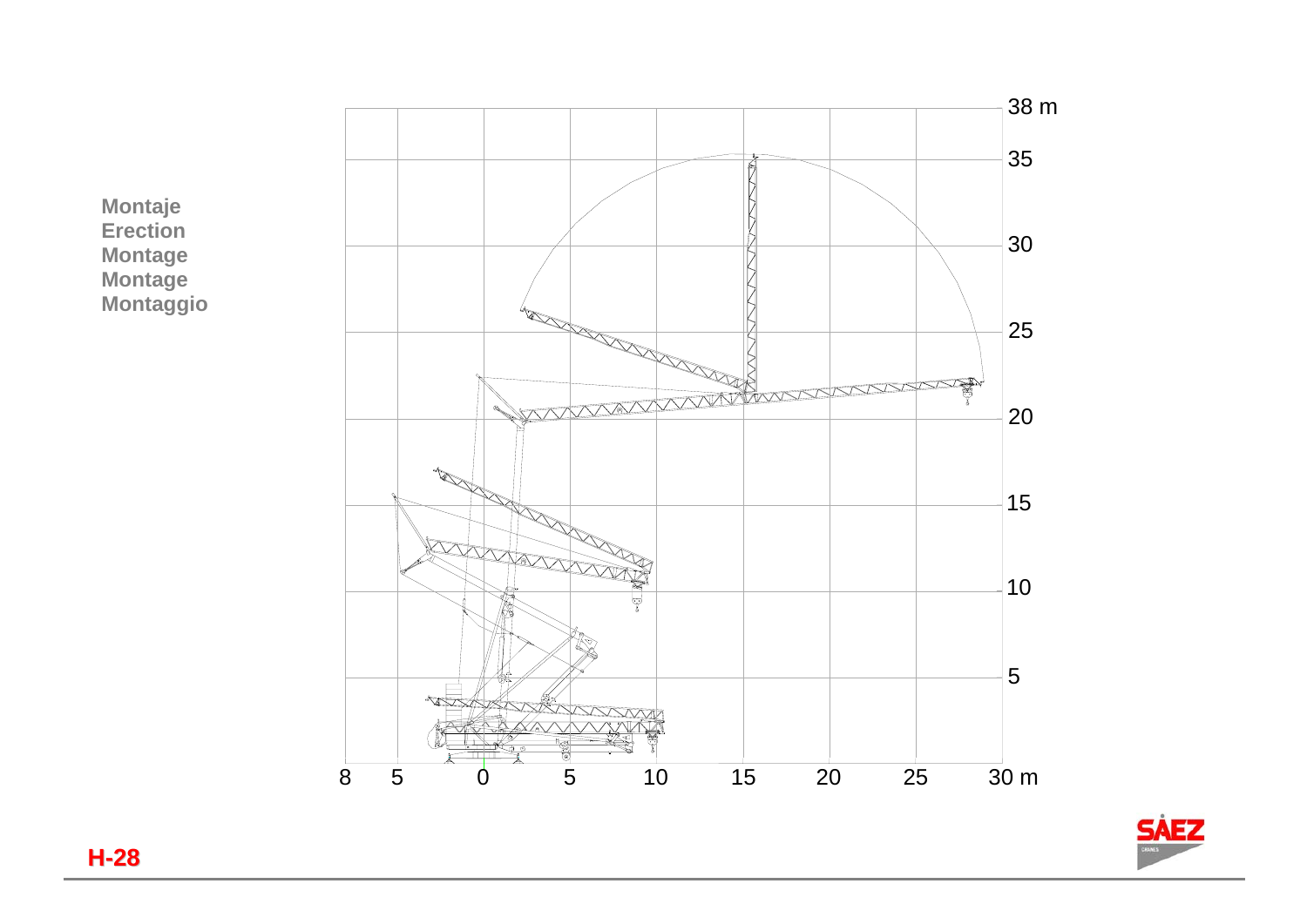

|                                                                                                                                                               |         | L(m) | W(m) | H(m) | Kg  |
|---------------------------------------------------------------------------------------------------------------------------------------------------------------|---------|------|------|------|-----|
| Eje de transporte delantero<br>Road transport axle front / Transportachse vorne<br>Essieux de transport avant / Asse di trasporto<br>anteriore                | $\circ$ | 2,05 | 1,24 | 1,07 | 440 |
| Eje de transporte trasero / Road transport<br>axlebehind / Transportachse hinten / Essieux<br>de transport arrière / Asse di transporto<br>posteriore         |         | 0,89 | 2,40 | 0,89 | 346 |
| Eje de transporte trasero con freno<br>Transportachse hinten mit brense<br>Essieux de transport arrière avec frein<br>Asse di transporto posteriore con freno |         | 1,25 | 2,40 | 1,35 | 960 |